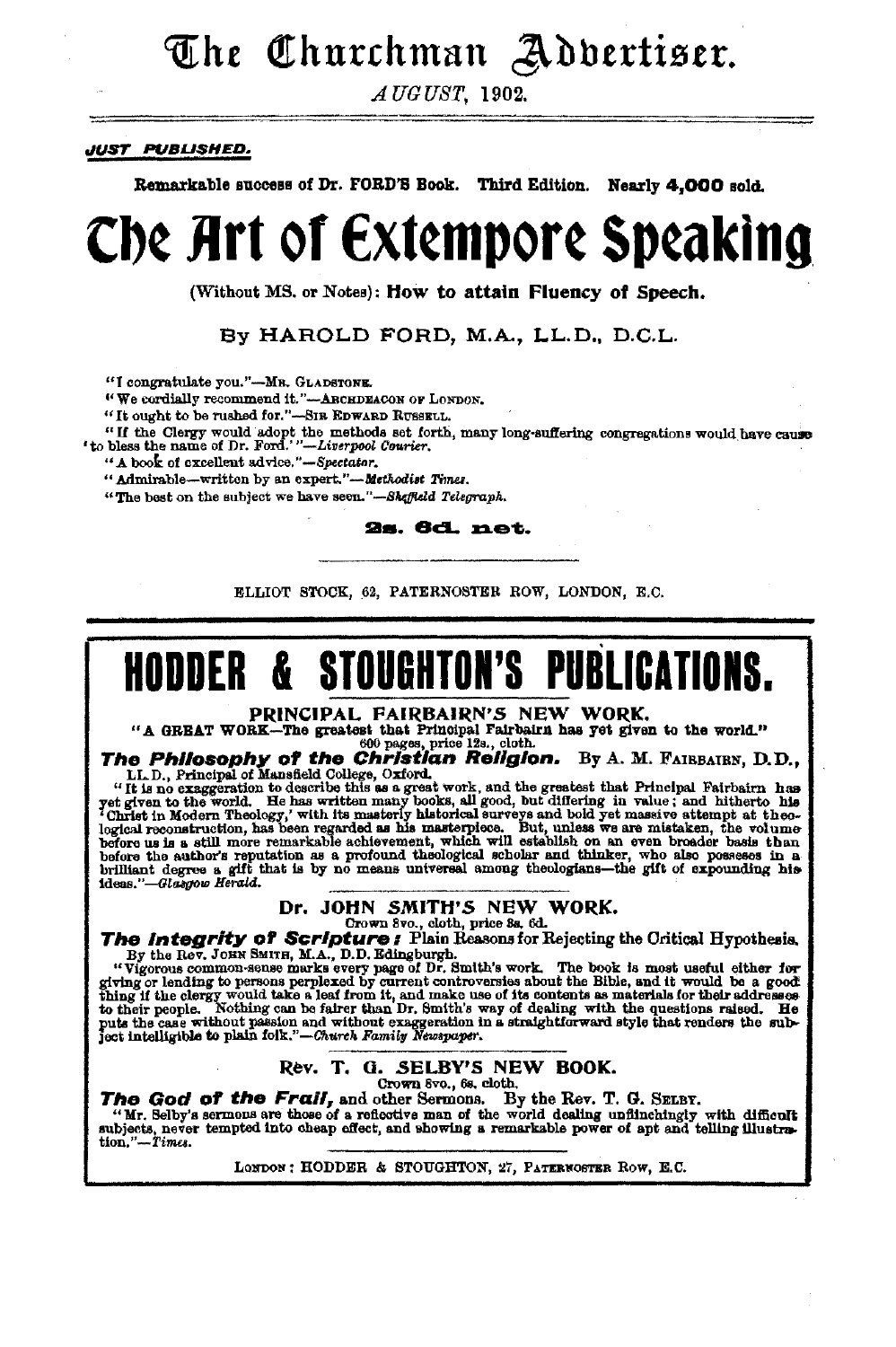#### THE CHURCHMAN ADVERTISER.



H.M. The Queen.-" Dear Sir,-I have submitted 'Crowned to Serve' to the Queen. Her Majesty has been pleased to accept a copy of the volume, and I am commanded to thank you. "I am, dear Sir, Faithfully yours, SIDNEY GREVILLE." "BUCKINGHAM PALACE, June 10th, 1902."



The key-thought of this new fully illustrated Book is the Royalty of Service-"Ich Dien"; perhaps the lesson most needed to make a Happy Home or a Happy Nation. It not only gives a full and comprehensive biography of our Ki  $It$ trates, from a general standpoint, the leading features and characteristics of Royal life in England as a life of "service."

"Crowned to Serve" will be supplied in quantities, for Parish Gifts and otherwise, on similar terms to "The Queen's Resolve," 1,000 copies of which the Mayor of Windsor

summar terms to the Sunday Scholars of the Royal City.<br>
Free this control of the Sunday Scholars of the Royal City.<br>
Since 100 copies at least would be sure to be required in any School, if seen by the<br>
scholars, and the d then be deepatched in the rotation of letters received. The published price is 1s. 6d. in handsome cloth gilt binding.



From the Bishop of Durham. "Crowned to Serve' is a beautiful Coronation book. The sug-Serve and admirable message of the title is<br>gestive and admirable message of the title is<br>being the title is<br>being the message of the title is<br>wide, while, under God, do good far and<br>wide, Alike the matter and the abundant trations make it a winning message of Godliness and Loyalty.

from *Home Words* Units consequence, to sweeten and to<br>character, and its consequence, to sweeten and to<br>strengthen home. Cowmed to Serve's illustrates<br>this fact 'right royally.' It is full of information<br>about the Coronat by the light which in these pages illumines our palaces, our princes, and our noble King and his gracious Consort."

TO THE PUBLISHERS, VENCE,

From the Archbishop of Dublin.-"'I hope Crowned to Serve' will have as wide a circulation<br>as its admirable predecessor 'The Queen's Reas its admirable predecessor 'The Queen's Resolve.

From the Bishop of Derry.-"In this beauti-<br>ful book, which I have read with real interest and pleasure, the author has admirably succeeded<br>in showing the heart and real humanity within<br>the life of Royalty."

From the Bishop of London.-""Crowned to Serve' is a marvel of cheapness and a store of information.

From Martin J. Sutton, Esq.-"Please ask<br>the Publisher to send me 400 copies. No one The matrice of solid and the state of the produced for such a price. Also let me have 2,000 copies of 'Grown Jewels.'"



These send me, in order of rotation, the following supply of "Crowned to Serve"<br>Please send me, in order of rotation, the following supply of "Crowned to Serve"<br>and and analytic send and and and reduced to the send in the 12 and under 25 copies at 1. 12. 14d. each. 25<br>25 copies at 1. 12. 14d. each. 25<br>16 and under 250 and over 1900 and the copies at 1. 14. 14d. 25<br>16 and under 250 copies at 1. 14d. 1. 15. 14d. 25<br>17 desired, a local Parish Name and Address ................................. A Single Copy sent Post Free on Receipt of 18. 6d. LONDON: "HOME WORDS" OFFICE, 11, LUDGATE SQUARE, LUDGATE HILL, E.C.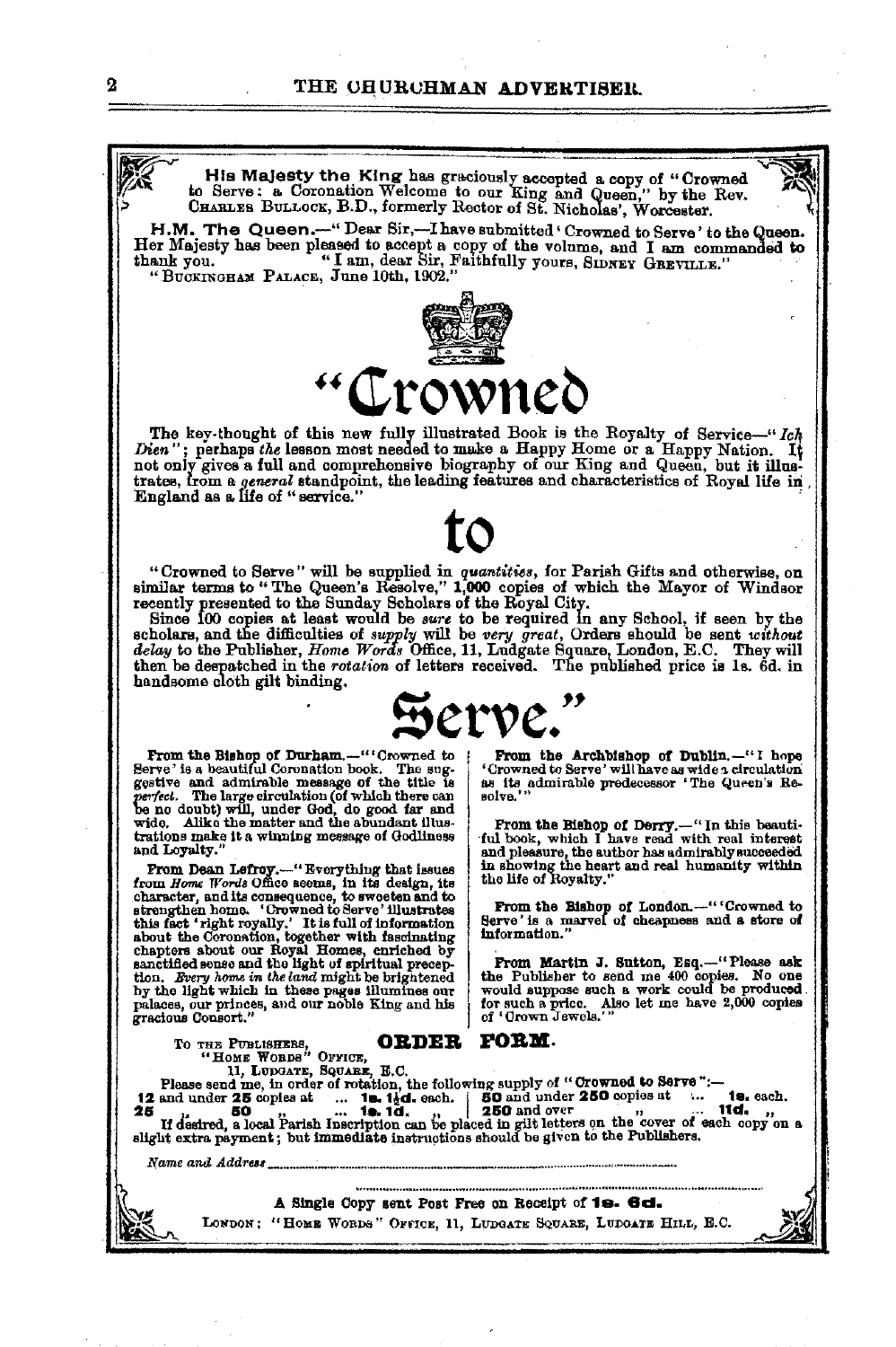NEW VOLUME OF THE "CHURCH'S OUTLOOK SERIES."

*Now ready, in crown 8vo., cloth, gilt lettered, price 2s. 6d. net.* 

# **VITAL RELIQION:**  OR,

# THE PERSONAL KNOWLEDGE OF CHRIST.

**BY** 

### Rev. G. H. S. WALPOLE, D.D.,

*Principal of Bede College, Durham.* 

THE aim of the Author in this work is to show that true religion is essentially a matter of personal experience; that it is the power created by an intelligent realization of an of personal experience; that it is the power created by an intelligent realization of an<br>actual fellowship with a Living Person as clearly traceable in the daily events of life<br>as in the various ministries of grace; that i life as closely as the religious. The character of this Fellowship as indicated by the word Friendship is first examined and explained. The way by which it is attained is then pointed out, and there follows a consideration of its actual experience in the personal life of Thought, Work, and Suffering, as well as in the wider life of the Church.

The following list of the Subjects will indicate the character and scope of the book.<br>Introductory<br> $\frac{1}{2}$  Encyclodes in the Ealy Communion. Introductory. B':nowledge in the Holy CommUDlon.

|                                            | THOMAGO IN MIO HOTA COMMUNICATIONS          |
|--------------------------------------------|---------------------------------------------|
| The Importance of the Knowledge of Christ. | Sin. the Hindrance to Knowledge.            |
| The Character of the Knowledge of Christ.  | The Assurance of Knowledge.                 |
| The Cost of the Knowledge of Christ.       | The Knowledge of the Son in Relation to the |
| Knowledge through the Scriptures.          | <b>Father.</b>                              |
| Knowledge by the Holy Ghost.               | Knowledge and Christian Unity.              |
| Knowledge by Prayer.                       | The Knowledge of Christ as King.            |
| Knowledge in Work.                         | Conclusion.                                 |
| Knowledge in Suffering.                    |                                             |
|                                            |                                             |

" The keynote of this interesting and beautiful book is the thought that religion is essentially the life of friendship and intimacy with God revealed in Jesus Christ. We have no hesitation in saying that Dr. Walpole has given us a work of real spiritual value, and we heartily recommend it to all thoughtful readers, especially to those who lament the 'decay of experimental religion.' The present volume is a solid contribution to the solution of the problem how ' to find a basis for faith in an actual experience.' "-Guardian.

PREVIOUS VOLUMES OF THE •• CHURCH'S. OUTLOOK SERIES."

Vol I. In crown 8vo., bound in cloth, 2s. 6d. net.

**Theology, Old and New.** By *Rev.* W. F. CoBB, D.D., Rector of St. Ethelburga's, Bishopsgate.

" Dr. Cobb approaches his subject in a liberal spirit, and his grasp of many fundamentals is strong and his tone reverent."—*The Churchman*,

Vol II, In crown 8vo., gilt, cloth lettered, price 2s. 6d. net.<br>**Our Attitude towards English Catholics and** Our Attitude towards English Catholics and the Papal church. By Assembly Catholics and Catholic Church. By Asruna Gatrow, B.A. (sometime Priest in the Roman Catholic Church). An endeavour to explain the constitutional atti towards English Roman Catholics by examining the history of the Papacy and its various relations towards England in the past.

"Mr. Galton has given us a very useful and a very readable volume."-The Churchman.

ELLIOT STOCK; 62; PATERNOSTER ROW, LONDON; 'LO.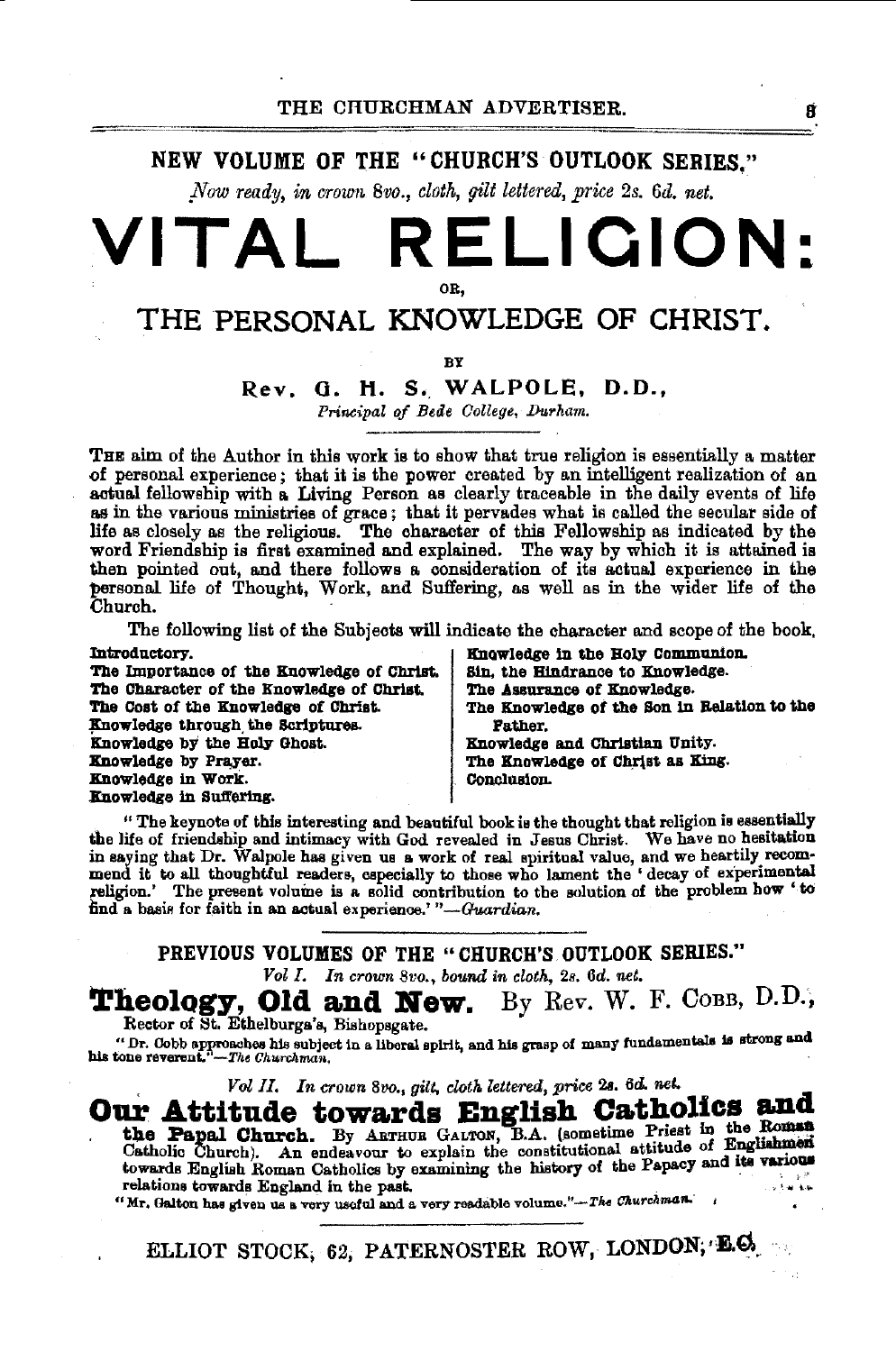# **ELLIOT STOCK'S NEW BOOKS.**

In crown 8vo., bound in cloth, gilt lettered, 6s.

THE HIGHER HINDUISM in RELATION to CHRISTIANITY.<br>Certain Aspects of Hindu Thought from a Christian Standpoint. By T. E. SLATER (of the London Missionary Booster). With Introduction by Dr. JORN HENRY BARROWS, President of O

In crown 8vo., cloth, gilt lettered, 5s.

~BZ **OBZZ:C O:tr AN ZV AHGZLIO.A.L OBUBOB:K.Alf.**  Bev. H. LAWRENCE PHILLIPS. By

In large svo., bound, Is. 6d.

**3LAPTISM AND REGENERATION.** What is the Relationship • Between Them? By Rev, WERNER H. K. Soames, *M.J., Vicar of St. George's, Greenwich.* 

"Learned without pedantry, and critical without being heterodox, the work cannot but prove of interest.<br>to thoughtful Church of England men."--Scotsman.

In crown 12mo., bound in cloth, 2s.

**SEEING THE EING IN HIS BEAUTY.** By Rev. W. GRIFFITHS, M.A., Author of "Divine Footprints in the Bible," "Jacob's Ladder and How Jacob Climbed It," "Christ Come and Coming." "

WORKS BY FREDERICK JAMES GANT. In crown Svo., cloth, gilt lettered, 2s. 6d. net.

WOMAN'S BEST WORK AND LATENT CAPABILITIES.

"Bright, suggestive papers. Written in a captivating style."-Baptist.

In paper cover, ls. net.

**.A LA.:D'!' HV:asz OJ' 'l'Q 'l'IKZS.** 

NEW NOVEL

NOW READY. In crown Svo., bound in cloth, gilt, 5s.

**PHILIPPA: in Youth and Middle Age.** A Tale. By MARY E. SHIPLEY, Author of "Bernard Hamilton," "Like a Rasen Fiddler," etc.

" A high-toned story . . . sure to win favour among many readers."-Bristol Mercury.

In crown Svo., cloth, gilt, bevelled boards, 2s.

**ALFRED THE KING: the Year of His Peril, 878 A.D.** By  $\frac{B_{MPH}}{B_{MPH}}$  CORNAR.

In crown 8vo., paper cover, ls.

INEBRIETY AND HOW TO MEET IT. By C. E. MACNAMARA, Diplomate in State Medicine, Member of the Royal College of Physicians, Ireland, etc.

NEW VOLUMES OF VERSE.

In crown 8vo., cloth, price 2s. net.

THE BRITISH CROWN; and Other Verses. Suggested by the Coronation of their Majesties KING EDWARD VII. and QUEEN ALEXANDRA. By RICHARD WALTHAM, M.A.

In crown Svo., paper cover, price 6d.

**TO ENGLAND AND ENGLAND'S KING.** A Coronation Ode, 1902. By the Rev. C. E. HARBIS, B.A., A,E.O.L.

A Copy of this Book has been graciously accepted by HIS MAJESTY THE KING.

In large folio, paper cover, fully IDustrsted, 2s.

In large tolto, paper cover, fully illustrated, 2s.<br>
By SMEDLEY NORTON.<br>
By SMEDLEY NORTON.

In crown Svo., cloth; gilt lettered, 2s. 6d.

~BON **; a.nd Other !oems.** By ARTHUR K. SABIN.

ELLIOT STOCK, 62, PATERNOSTER ROW, LONDON, E.C.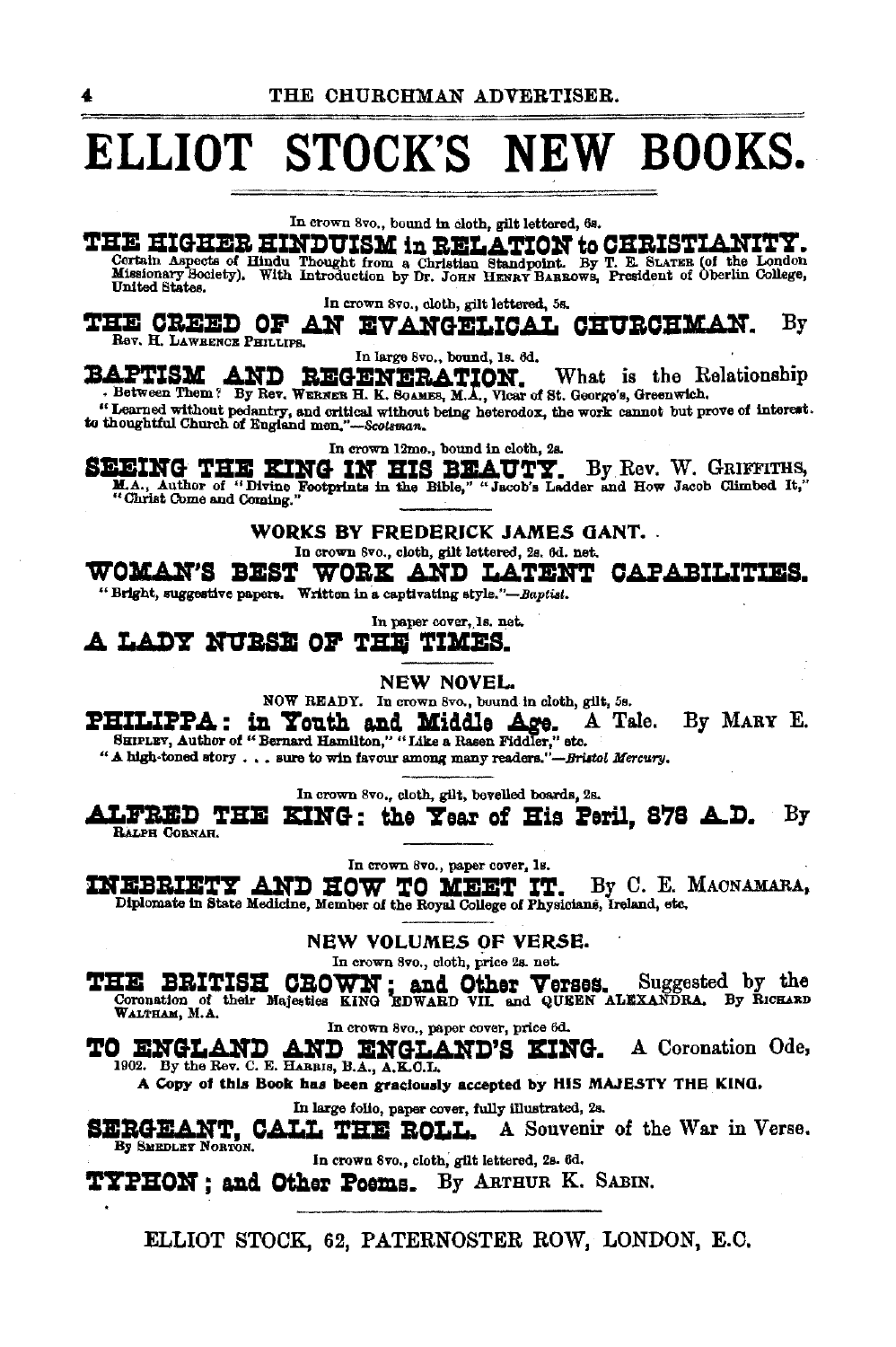#### BY THE LATE LORD RISHOP OF LONDON.

In foolscap 8vo., tastefully printed and bound, price 5s.

### **COUNSELS** CHURCHPEOPLE.

**FROM THE WRITINGS OF** 

## THE RIGHT HON. AND RIGHT REV. MANDELL CREIGHTON, D.D.,

The late Lord Bishop of London.

SELECTED AND ARRANGED BY J. H. BURN, B.D.

"It would be difficult to overestimate the value of a book like 'Connector for Churchpeople.' Bishop Creighton is invariably clear, sensible, and suggestive, and his manner of treatment is admirably united to the mental h

#### UNIFORM WITH THE ABOVE.

Tastefully printed and bound. Price 5s., post free.

### THE LIFE OF **CHRISTIAN SERVICE:**

### C Gooff of Devotional Choughts.

From the Writings of F. W. FABBAR, D.D., F.R.S., Dean of Canterbury. Selected and arranged by J. H. BURN, B.D.

"An exceedingly valuable work, full of the choicest gems, brilliant and penetrating. Many a dull hour can be made bright and cheerful by studying the thoughts of the venerable Dean, as depicted in the pages of "The Life o

Tastefully printed and bound, gilt top. 5s.

# **HELPS TO FAITH AND PRACTICE:**

#### A Gook of Devotional (Readings.

From the Writings of HENRY SCOTT HOLLAND, M.A., Canon and Precentor of St. Paul's Cathedral. Selected and arranged by J. H. BURN, B.D.

"It will greatly please the admirers of the orator and preacher, and gratify his friends as a remembrance of his deeds of kindness."--Churchwoman.<br>"There is not a page which does not contain a helpful thought or an inspir

" A very charming book of devotional readings."-Bristol Mercury.

" A volume of reflections which will certainly prove helpful to many an earnest-minded person."-Church

Gasetic.<br>"We can recommend the book to those who have but little time for devotional reading."-Church Review. "The book will prove very useful for short Lenten readings."-Pilot.

SECOND EDITION.--In foolscap 8vo., tastefully printed and handsomely bound, price 5s.

# **HELPS TO GODLY LIVING:**

A Book of Depotional Choughts.

From the Writings of the Right Honourable and Most Reverend FREDERIOK TEMPLE, D.D., LORD ARCHBISHOP OF CANTERBURY. Selected and arranged, with His Grace's permission, by J. H. BURN, B.D.

"We shall be surprised if this quiet little book does not do a solid amount of good on these lines. Church-<br>men will receive it with a cordial welcome."-Guardian.

"The book is a distinct aid to devotional literature, the presence of an index contributing also to its value."-Family Churchman.<br>"A good and suitable aid to meditation."-

-Church Family Newspaper.

a government sure one for medication."—charge researchy orcespayer.<br>"The work is likely to prove a helpful addition to devotional literature."—*Aberdaen Journal*.<br>"It is a beautiful book. The best possible souvenir of Arch

ELLIOT STOCK, 62, PATERNOSTER ROW, LONDON, E.C.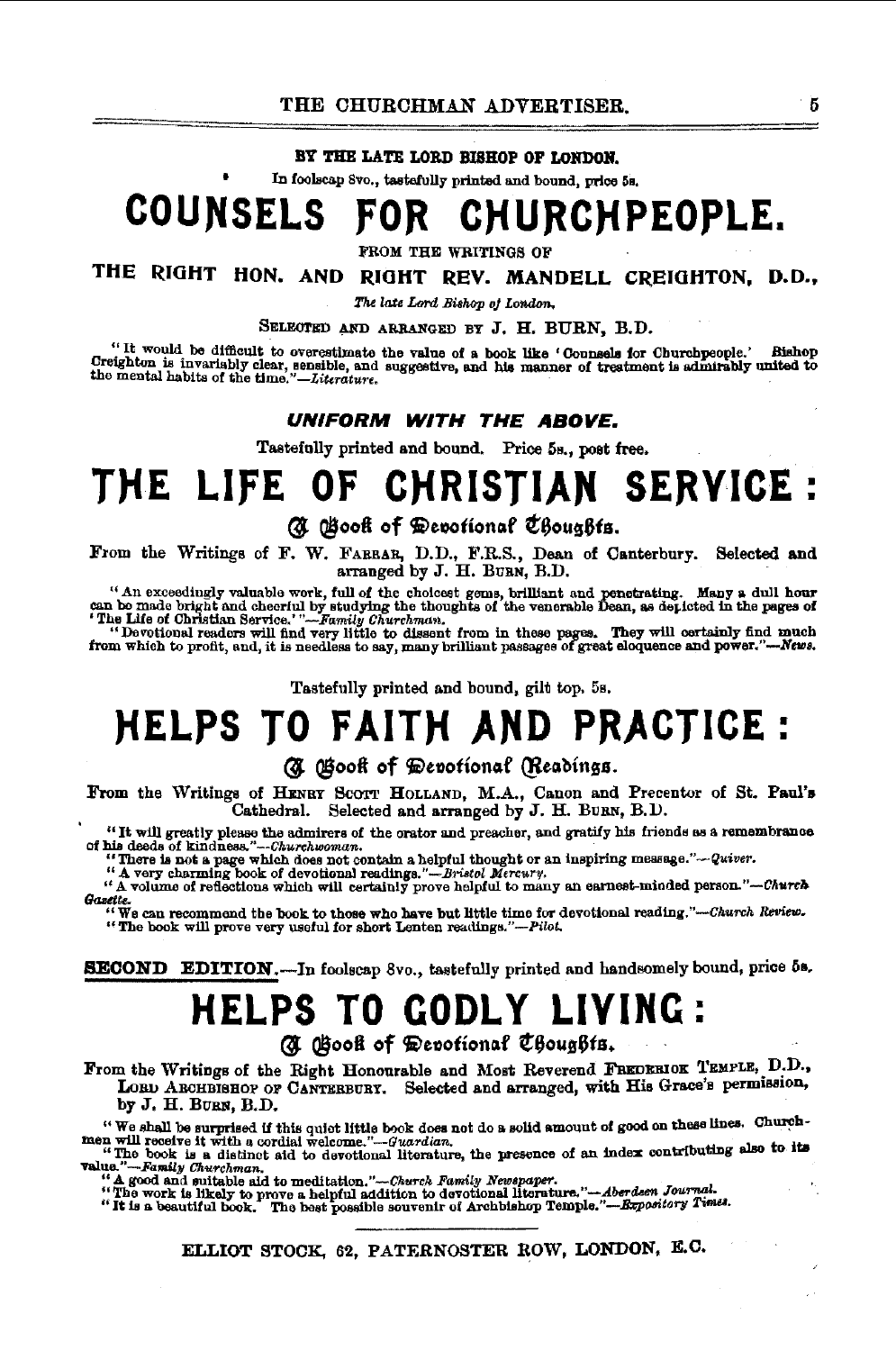### EDUCATIONAL.

# DAVENTRY GRAMMAR SCHOOL.

Pounded A.D. 100o.

**PUBLIC SCHOOL EDUCATION** at moderate cost. Resident staff of University Graduates in Honours.<br>
Entrance scholarships, Special terms for sons of clergy and medical men. Sound Church teaching.<br>
Healthy situation, 800 feet a

Entrance Scholarship for Sons of Clergy naturally reducing Fees.

For Prospectus apply: REV. H. JOHNSON, *Head Master*.

# **THE FERNS, 133, GREEN LANES, N.**<br>
(Near Highbury New Park, London.)

MRS. WATKIN (successor to the MISSES BIRCHALL) receives a limited number of RESIDENT PUPILS.<br>IL Large Staff of highly-qualified Teachers. Home comforts and loving care, combined with a high-class<br>education, based upon Ewan to Clergymen, Parents, etc.

SPECIAL ARRANGEMENT FOR ENTIRE CHARGE OF PUPILS FROM ABBOAD.

"Those in any department ot teaching who may occasionally be at a loss for the wherewithal to point a moral or adorn a tale will find this book a boon."-*Star*.

TWELFTH EDITION. Handsomely printed and bound in cloth, price 5s.

# **TOOLS FOR TEACHERS.**

Compiled and arranged by WILLIAM MOODIE.

A COLLECTION OF

 $\Xi$ necdotes,  $\Xi$ llustrations,  $\Xi$ egends, etc.,  $\overline{\phantom{a}}^{FOR}$ 

## CLERGY, TEACHERS OF SUNDAY SCHOOLS, BIBLE CLASSES,

.AND GENEBALLY

ALL ENGAGED IN THE MORAL AND RELIGIOUS TRAINING OF THE YOUNG.

#### Extracts from Personal and Press Plotices, etc.

"Evidently a book of thought and meaning, and will, I trust, find its place among the implements of human teaching."-Dr. C. J. VAUOBAN, Master of the Temple.

"I think 'Tools for Teachars' is fitted to be an admirable help to teachers, or to all who have to deal with the young. It is so bright and varied."-Ammus S. Swan (Mrs. Burnett Smith).

"I have looked through your book, and found it difficult to lay it down. The greatest want in the equipment of the Sunday-school teacher has been, in my opinion, a book of this kind; and it seems to me that this book of y

"I thank you for your 'Tools,' as, I am sure, multitudes of teachers will. I could not imagine a better<br>present for a Sabbath-school or Bible-olass teacher; and the regular use of the book could not fail to give a<br>lasting Bdlnburgh.

ELLIOT STOCK, 62, PATERNOSTER ROW, LONDON, E.C.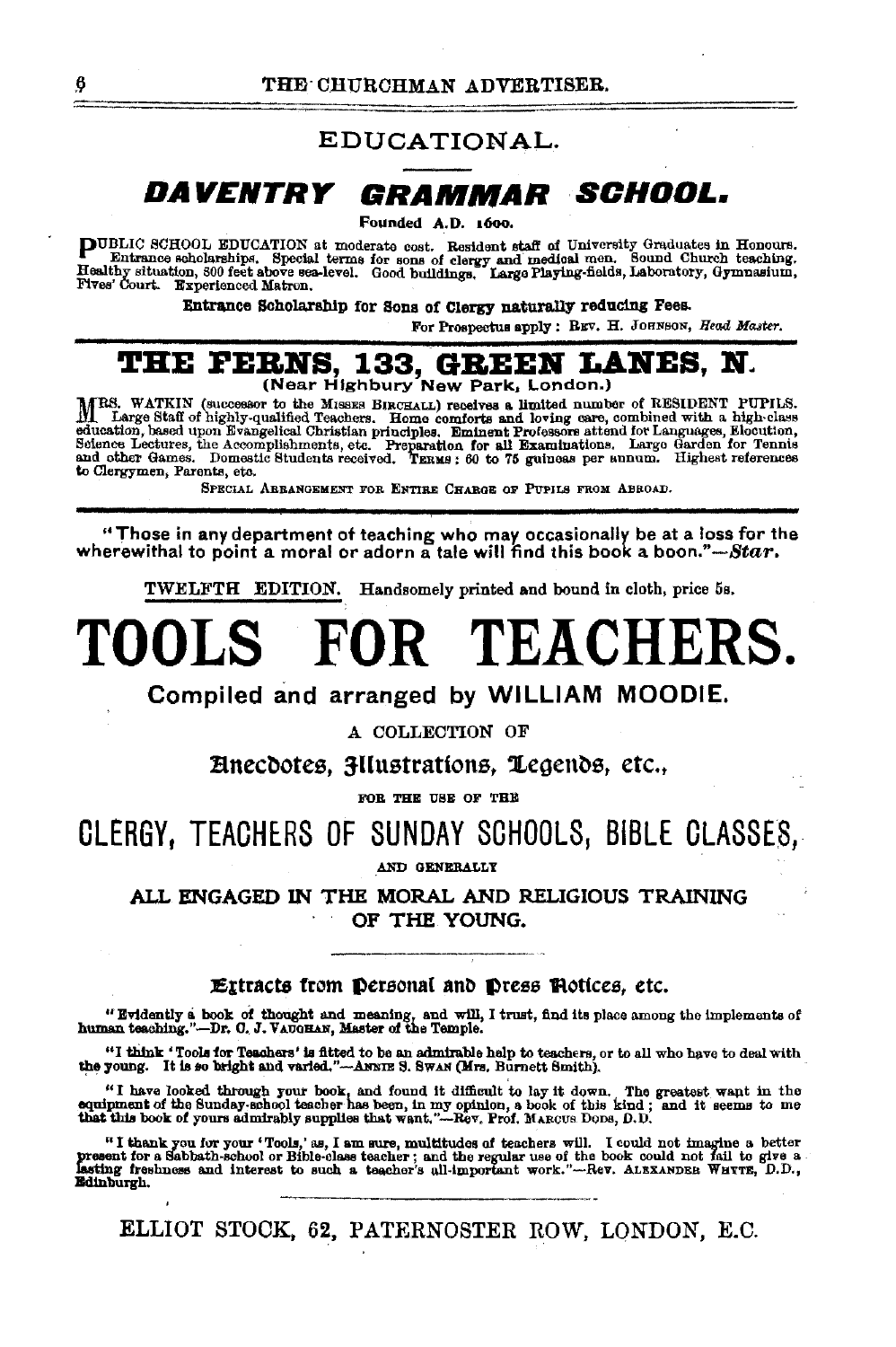# THE MORAVIAN MISSIONS.

(Established 1732,)

Oldest Protestant Missions to the Heathen-First to the Lepers.

About one in sixty members is a Missionary. There are gathered under their care from darkest heatheniam nearly 100,000-i.e., more than three times as many as the Parent Church. To help those devoted people whom God so blesses, and who, in the preponderating proportion of their Missionaries, are so largely doing the work of other Churohes,

## THE LONDON ASSOCIATION IN AID

Was formed in 1817. The following are some of many pressing needs for which

Earnest Prayer and Support are Sought.

- FOR GENERAL FUND-largely increased annual help of at least £4,000 if existing Missions are to be maintained and Deficiency averted.
- FOR THE LEPER HOME, Jerusalem, where Inmates have doubled in number, funds are still urgently wanted to defray the cost of the New Water Reservoir, etc.
- FOR LABRADOR, hitherto self-supporting, but crippled for a time in its resources, £2,000 annually is required for a few years, until the Mission can be re-established. For this need, and to avert loss to the General Fund, an ADDITIONAL Fund is being raised.

CONTRIBUTIONS WILL BE THANKFULLY RECEIVED<br>and information given by the REV. W. WETTON COX, at the Offices of the LONDON<br>ASSOCIATION, 7, New Court, Lincoln's Inn, LONDON, W.C., who will also gladly arrange for Meetings, Sermons, Lectures, etc.

# THE EVANGELICAL ALLIANCE.

- The Bishop of Durham writes: "Long have I known and honoured the Evangelical Alliance. It is a grand means for the promotion of the spiritual sympathy and co-operation of Christians of many lands, and a powerful agency for the practical aid of the weak and oppressed, which God has largely used."
- The Rev. Preb. Webb-Peploe writes: "Very heartily do I commend the Evangelical Alliance to the Christian public. It binds together the Christians of different denominations, and where brethren have been suffering for Christ's sake it has done a remarkable work. I earnestly commend the Alliance to the attention of Christians, tn the hope that they will support it liberally with their gifts and prayers."

 $A$ *ddress:* 

THE SECRETARY,

EVANGELICAL ALLIANCE,

7, ADAM STREET, STRAND, W.C.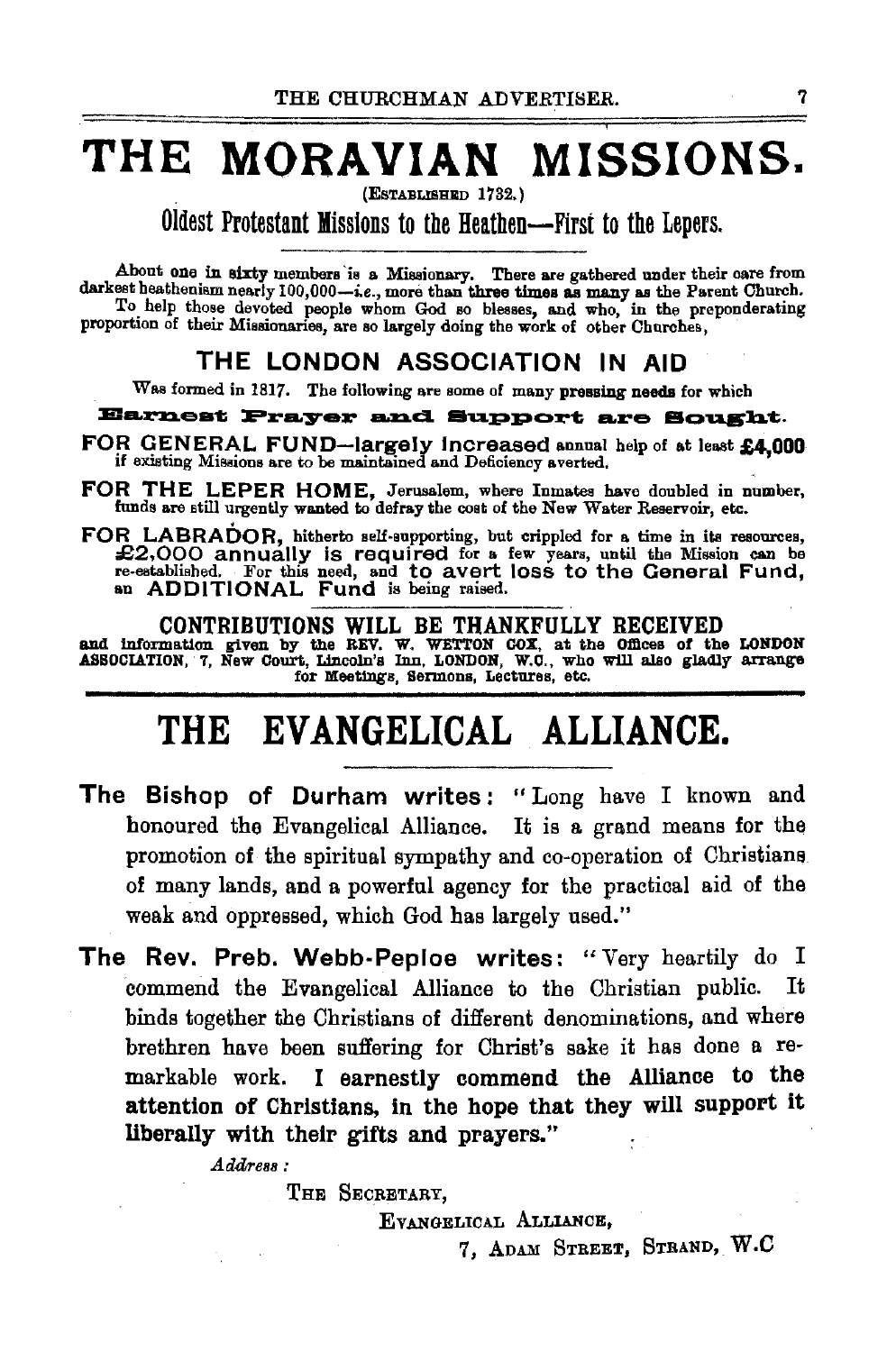# The *Mational* Protestant Church Union.

To Promote the Principles of the Reformation as set forth in the Prayer Book and Articles of the Church of England.

President-W. D. CRUDDAS, Esq. Chairman-The Rev. Prebendary H W. WEBB-PEPLOE, M.A. Treasurer-T. VICTOR BUXTON, Esq., J.P. General Secretary-Sir C. ROBERT LIGHTON.

The Committee EARNESTLY APPEAL for the INCREASED SUPPORT of 1,000 NEW MEMBERS to enable them to extend the publication and lecture work of the Society. Full particulars of the Society's objects and operations and terms of membership can be obtained on application to the Secretary,

### OFFICES OF THE UNION, 324. REGENT STREET, LONDON, W.



# Spanish & Portuguese Church Aid Society.

President: RIGHT REV. BISHOP INGHAM, D.D.

#### HELP URGENTLY NEEDED.

The Bishop of Durham writes, Oct. 30, 1901: "The Society's work has a VERT WARM PLACE IN MY HEART."

Contributions will be gratefully received by the Rev. H. E. Noves; D.D., or by the Rev. Thos. --<br>PULVERTAFT, M A., Secretary, Church House, Westminster, S.W.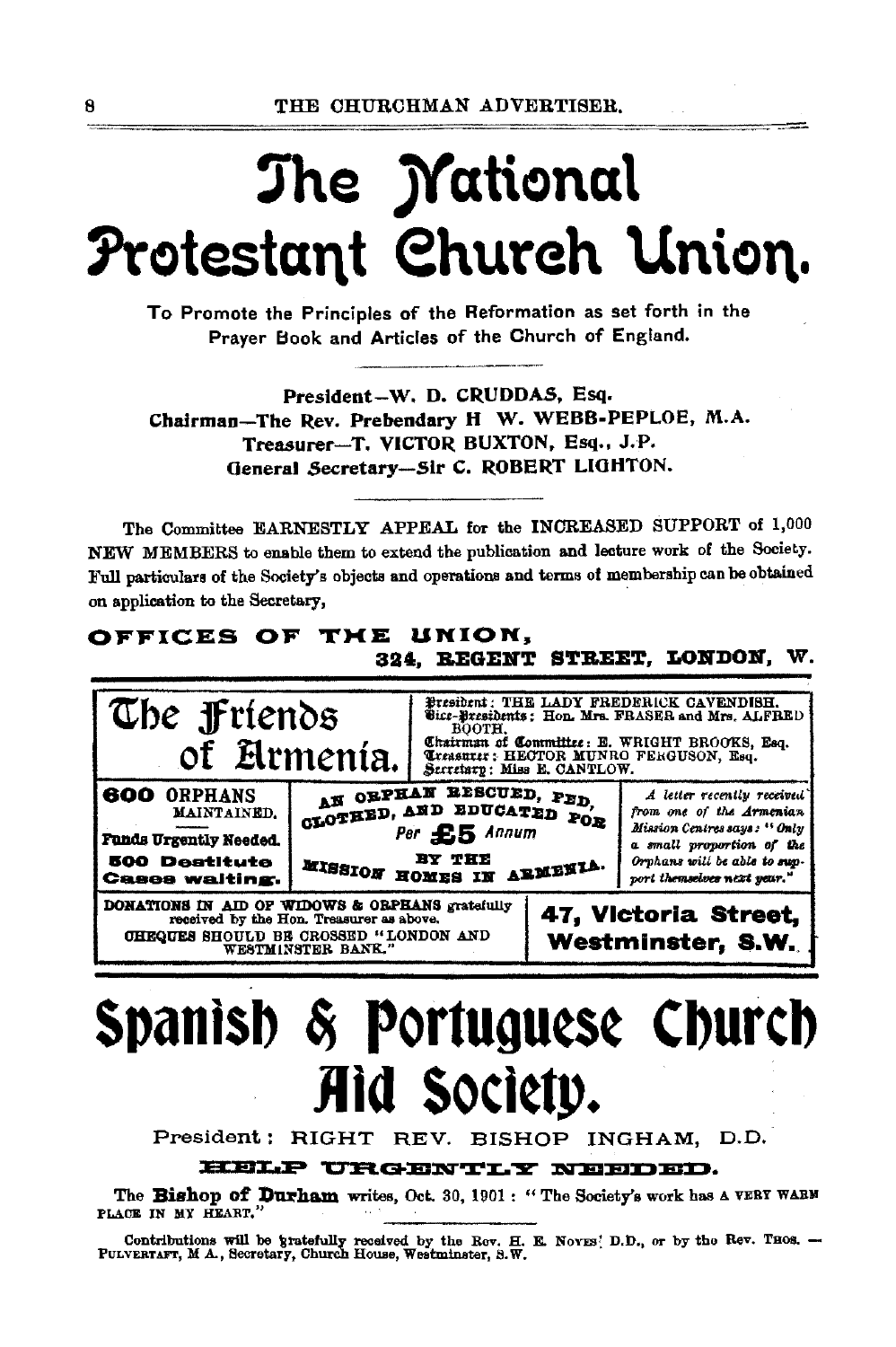#### ECCLESIASTICAL INSURANCE OFFICE, LIM.

**GLASS INSURANCE.** FIRE INSURANCE. BURGLARY INSURANCE. GLASS INSURANCE.<br>The Surplus Profits are devoted to Institutions, etc., for the benefit of the Glergy and of Church objects.<br>Already a sum of £33,000 has been so distributed, including £

"This is a serious attempt made in good faith to help the Clergy to help themselves, and to husband the existing resources of the Church."-Guardian.

# INSTITUTION.

CLERRGY PENSIONS INSTINGIITLUM.<br>
FOUNDED 1886. INCORPORATED 1892.<br>
The distinguishing characteristic of the scheme of the Institution may be concisely stated in the three<br>
words, "Self-help aided." Clergymen who wish to se

## **SOCIETY FOR RELIEF OF** PERSECUTED

Poor Jews in Jerusalem have suffered most severely this last year from disease and water famine. Relief given in the year to 8.834 souls. besides employing 70 men daily on Abraham's Vineyard. Many more ask for work.

**FUNDS URGENTLY NEEDED** for Food, Fuel, and Employment,

Hon. Treasurer: F. A. BEVAN. 54, LOMBARD STREET, E.C. Secretary: E. A. FINN, 41, PARLIAMENT STREET, S.W.

# LIBERATOR" RELIEF FUND.

£10,000 required to Relieve New and Urgent Cases.

**HUNDREDS** of aged and afflicted victims, so cruelly robbed of their life-savings by the great Liberator Fraud, just as they were hoping to enjoy the fruit of their industry and thrift. Many of them are members of the Church of England. Cheques and P.O.'s should be sent to the Secretary, Rev. J. STOCKWELL WATTS, 16, Farringdon Street, E.C.

THE MISSIONS TO SEAMEN. Patron: HIS MAJESTY THE KING.



Vice-Patrons: H.R.H. THE PRINCE OF WALES, K.G. THE FOUR ARCHBISHOPS, тни Винора, etc.

Labours afloat and<br>ashore, at home and abroad, among seamen tions, fishermen, bargemen, and emigrants.<br>Seventy-three harbours

Expenditure in 1901, £40,770. are occupied. Increased Contributions and Offertories, urgently needed, should be forwarded to the Secretary, Commander W. Dawson, R.N., 11, Buckingham St., Strand, London, W.C.

# *BOOKS PURCHASED*

In response to many applications from persons in different parts of the country, MR.<br>ELLIOT STOCK has arranged to Purchase Libraries and Cases of Books from those who wish to dispose of them. On receipt of a list<br>of the Books for Disposal, an estimate of their value will be forwarded, and the agreed amount will be paid in cash, or given in new All applications books, as may be desired. All applicat<br>for the Sale of Books should be made to-

### ELLIOT STOCK, 62, Paternoster Row, London, E.C.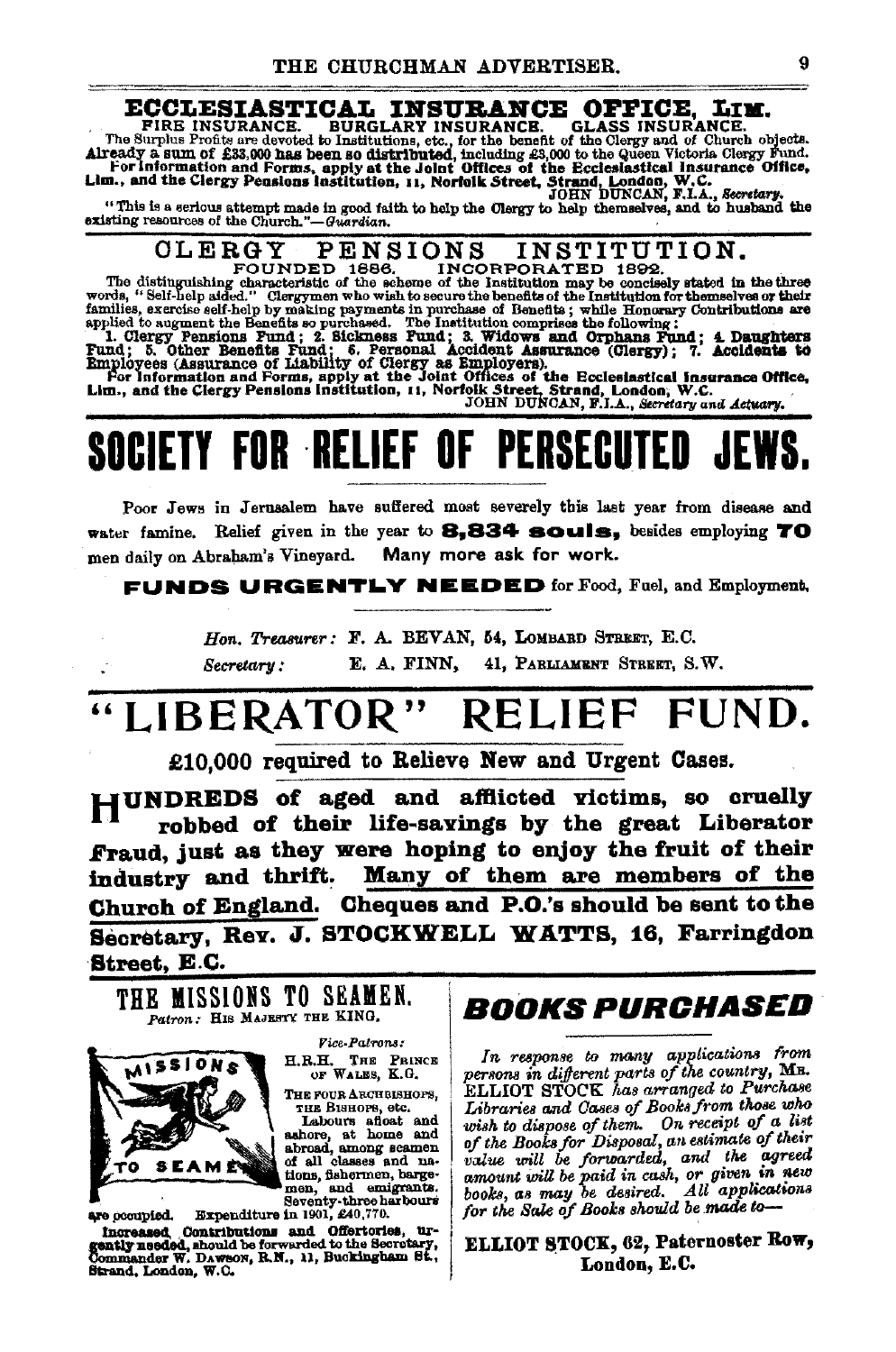# E ORPHAN 'ORKING SCHOOL. HAVERSTOCK HILL and HORNSEY RISE.

Founded 1768.

PATRONS {HIS MAJESTY THE KING.<br>HER MAJESTY QUEEN ALEXANDRA.

TREASURER: HORACE B. MARSHALL, Esq., J.P., D.L., Sheriff of London.

MAINTAINS and Educates Five Hundred Fatherless Children, varying in age of from **luminos** to Fourteen Years. An Undenominational Institution supported by Voluntary Contributions.

Field for the "Fatherless and the Widow in their affliction" is urgently needed.<br>Contributious will be thankfully received and all information given by ALEXANDER GRANT,

Secretary.

OFFICE: 73. CHEAPSIDE, LONDON, E.C.

PROTESTANT REFORMATION SOCIETY.

The OLDEST Church Society for the Maintenance of the Religious Principles of the Reformation. The ONLY Mission to Roman Catholics in England

(Established 1827.)

**MISSIONARY. EDUCATIONAL. EVANGELISTIC.** 

Resident Missionaries to Roman and Ritualistic Centres. Sermons and Lectures by the Rev. C. H. H. WEIGHT, D.D., M.A., Ph.D., Clerical and General Superintendent Educational Lantern Lectures on Church History by the Secretary.

Cheap effective literature dealing with subjects of present importance. Donations, Subscriptions, or requests for Letures or Sermons should be addressed to the Secretary.

WALTER A. LIMBRICK, Secretary, 62, Berners Street, London, W.

### **THE PROTESTANT ALLIANCE**

IB.

The OLDEST Society

Which has for its object the UNION OF ALL PROTESTANTS in maintaining the Scriptural Principles of the Beformation against Ritualism and Romanism. It is

#### **ONLY Society** The

Having an ILLUSTRATED Protestant Monthly Paper, post free to Members. A copy of the current issue<br>will be sent GRATIS on application.

Contributions in support of the general work of the Protestant Alliance will be thankfully received by S. W. BRETT, SECRETARY, 430, STRAND, LONDON, W.C.

URGENT DISTRESS; WRECKS AND LOSS OF LIFE.

"There is sorrow on the sea."

#### THE SHIPV s' society

(WITH OVER 1,000 AGENCIES)

Has relieved more than Half a Million Persons since 1839.

The rescued sailor, fisherman, instantly cared for on the spot and sent home; the widow, and orphan of the drowned immediately sought out and succoured; the distressed seafarer of every grade at once charitably assisted.

### CONTRIBUTIONS EARNESTLY APPEALED FOR.

Patron-H.M. THE KING. Chairman of Committee-Admiral E. S. ADEANE, C.M.G. Secretary-G. E. MAUDE, Esq., 26, Suffolk Street, Pall Mall East, S.W.

[Telegrams-"SHIPWREOKED, LONDON."]

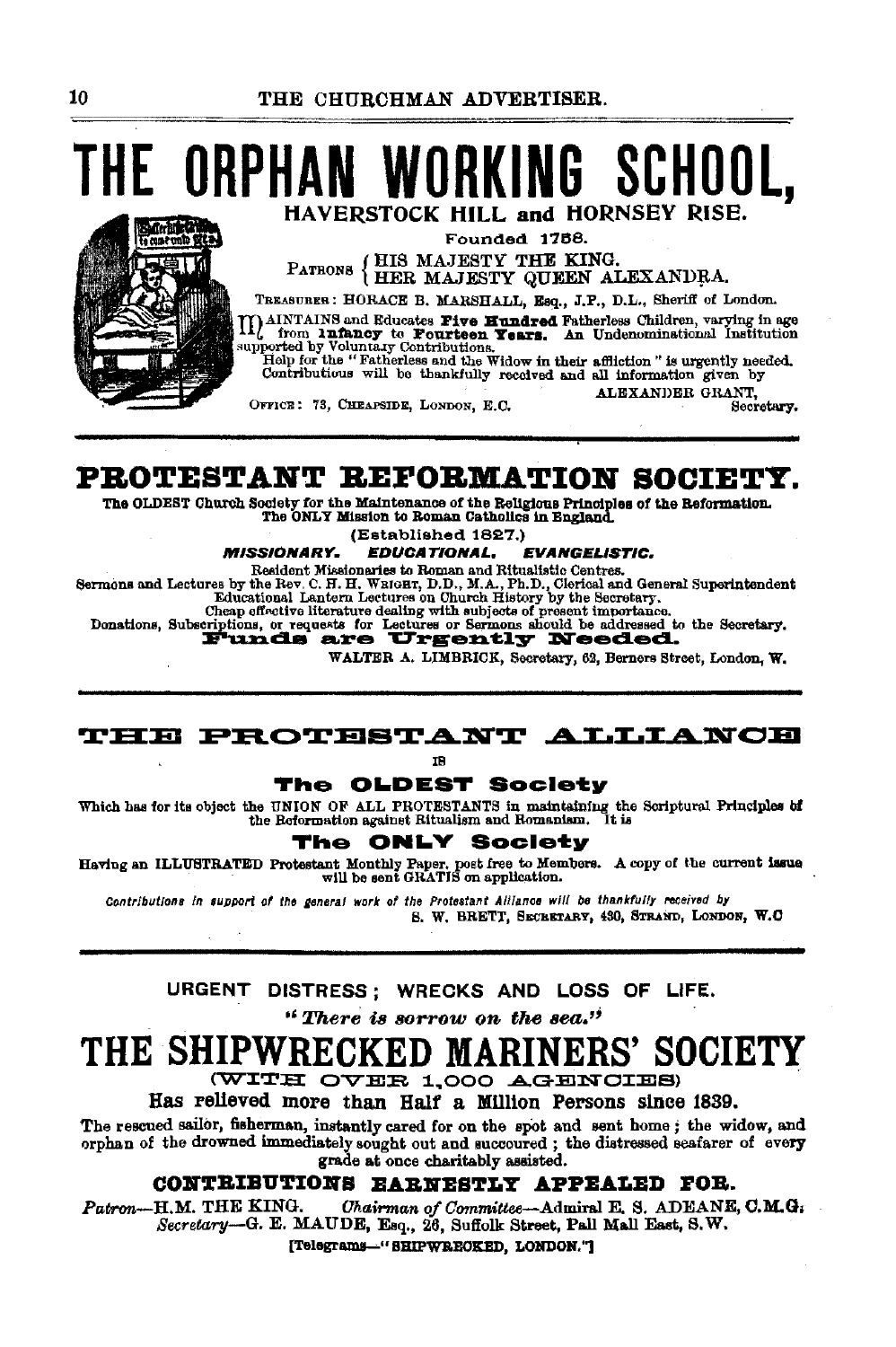

CURE INDIGESTION, LOSS OF APPETITE, OIZZINESS, BILIOUS and SICK HEADACHE, &c.

They Purify the Blood, Strengthen the System, and are the Safest and most Reliable Medicine for Female Ailments.

Manufactured only 2t 78, NEW OXFORD STREET, LONDON; sold by all Chemists and Medicine Vendors.